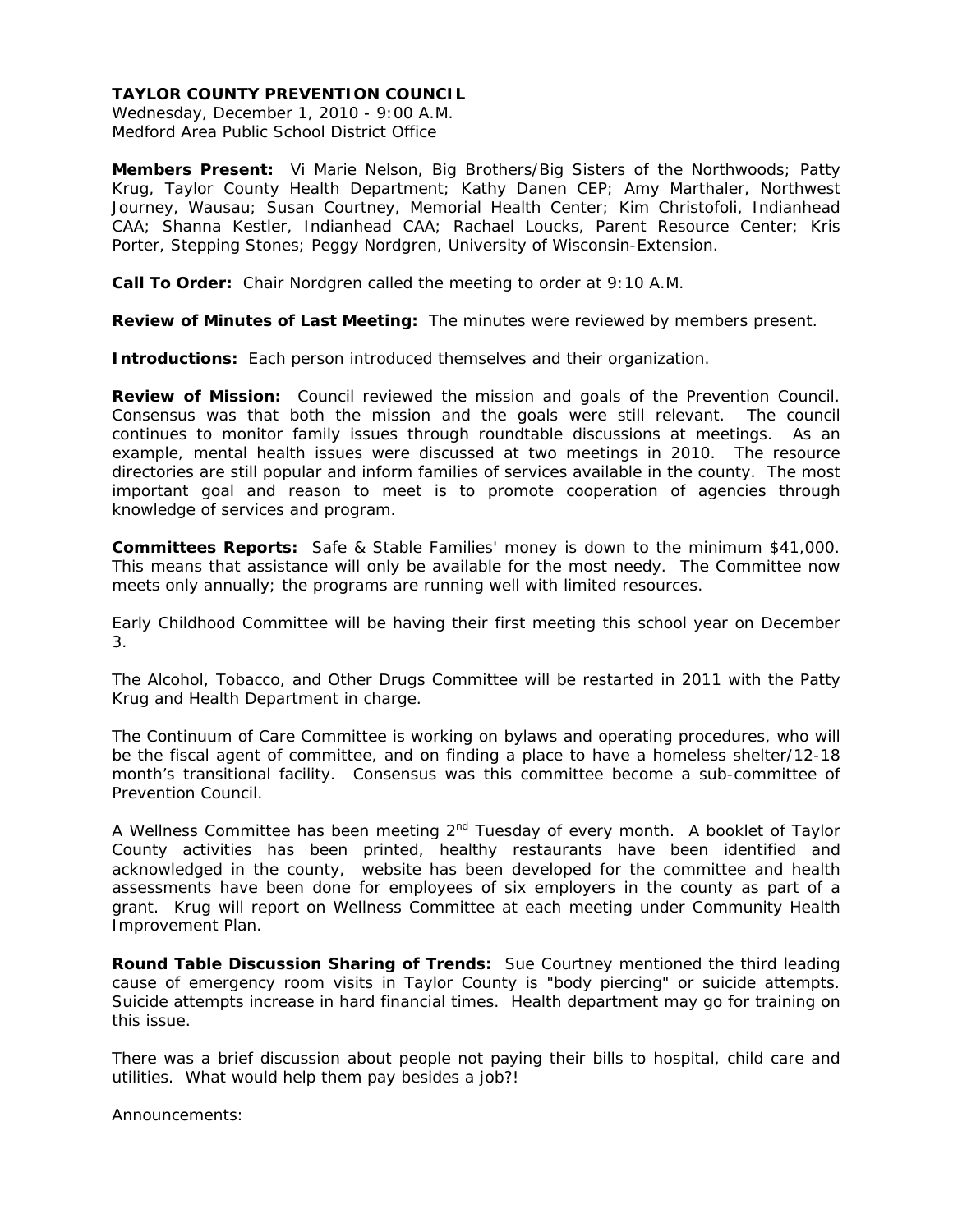Sand Box - state has a new quality rating system called Young Star which is required if providers are to receive child care assistance money from the state.

Northwest Journey is still talking to schools to provide an in-school mental health provider for children.

The Taylor County Health Department is applying for a grant to provide sealants on children's teeth to prevent dental caries. Currently applying flouride varnishes during school.

Memorial Health Center is working with people on paying medical bills-using payment plans and medical loans. People without health insurance usually go to emergency rooms when sick and have bigger bills to pay afterwards.

Big Brothers/Big Sisters have seven matches, but need more men to volunteer. There are 15 matches with high school students in Rib Lake. Fundraisers have been successful. Will be doing a polar plunge with the Tavern League.

Parent Resource Center has a new director. She is currently networking with community members and organizations and looking for collaborations.

Stepping Stones worked with Indianhead Community Action Agency (ICAA) and received a grant to hire attorneys who will provide free legal services related to domestic violence.

Kim Christofoli from ICAA will be meeting with Taylor Electric personnel on December 15. Will discuss thought processes of people paying bills. People are not paying electric bills and child care bills in a timely manner. Nordgren brought up the use of a budget plan and whether or not it might help people pay if they were paying the same every month. Who provides a budget plan besides the gas company? ICAA also has a transitional jobs program to help people work.

Nordgren distributed the schedule of the Managing Your Money classes for January - June 2011. Also mentioned directories are available. The Health Department will start printing their half soon.

**Any Other Business:** There was no other business discussed.

**Confirm Next Meeting Date:** The next meeting of the Taylor County Prevention Council will be Wednesday, January 26, 2011 at 9:00 A.M. at same location.

**Adjournment:** With no further business, the meeting was adjourned at 10:28 AM.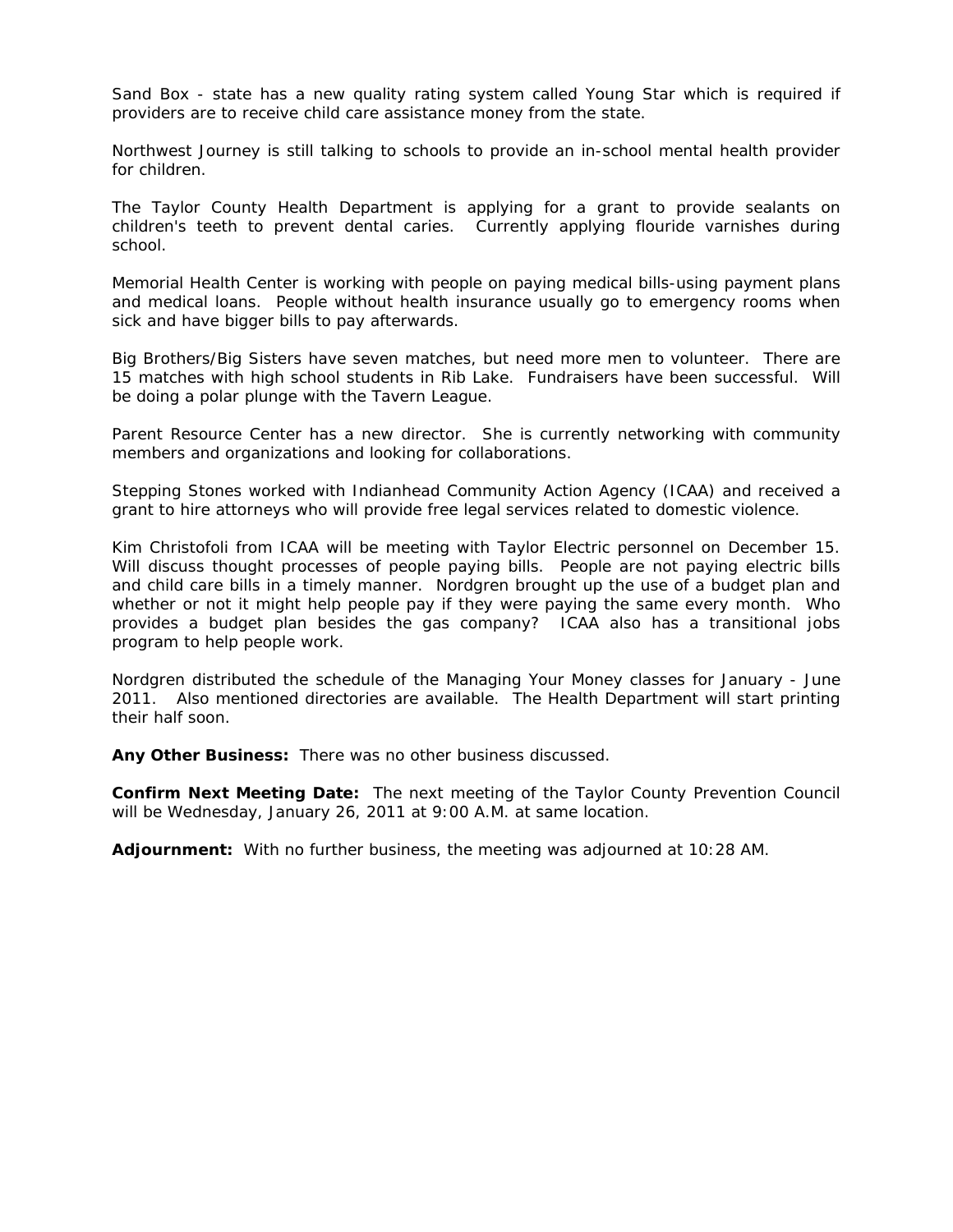Wednesday, September 22, 2010 - 9:00 A.M. Medford Area Public School District Office

**Members Present:** Vi Nelson, Big Brothers/Big Sisters of Westboro; Patty Krug, Taylor County Board of Health; Lee Ann Raab, Taylor County Victim/Witness Coordinator; Mary Bix; Kristi Nelson & Amy Marthaler, Northwest Journey; Randy Oaklief, Northcentral Technical College; Joe Greget, Medford Area Public Schools; Peggy Nordgren, University of Wisconsin-Extension.

**Call To Order:** Chair Nordgren called the meeting to order at 9:00 A.M.

**Review of Minutes of Last Meeting:** The minutes were approved by acclamation.

**Introductions & Announcements:** Nelson, case manager for BB/BS reported that they have five matches and nine on the waiting list. They are starting a school-based program in Rib Lake. Arby's is having a grand opening and giving BB/BS a percentage of sales. They are also sponsoring a Ladies Night Out at the Veranda on October 23 as a fundraiser.

Krug reported that some County prevention programs no longer have funds. The Department is currently checking on deaths in the 0-18-year-old age category to see if preventive programs are in place to reduce the number of deaths about this cohort. The Taylor County Board of Health prenatal care coordination will not be handled by the County as of January 1, 2011; other entities may step up to continue the program on their own. They are applying for grants for a dental sealant program in the schools.

Raab reported more property crimes, including vandalism and theft. Employee theft from small businesses is also up.

Marthaler & Nelson are employed by Northwest Journey which provides mental health services for youth with mental health problems. They are working on in-school therapy for the Medford Schools and are currently experiencing problems with the HMOs not authorizing enough time for therapy. Some of their clients need up to five hours per day intensive therapy.

Oaklief announced that enrollment at the Medford Campus seems to be hitting a plateau. Enrollment is up but not by much. The first group of displaced workers has just graduated. NTC's principal source of new students now seems to be youth right out of high school. NTC recently purchased a mobile driving simulator which is now circulating among the various NTC campuses to provide training. Truck drivers now require continuing education, and this simulator can be used to provide that. There is nothing new to report on the new campus; the Economic Development Agency (EDA) funds are not available anywhere in the United States even though this project is number one on the list of projects to be done. They may know more in October. Oaklief distributed a new brochure specific to the Medford campus.

Bix reported on the Aging & Disability Resource Center (ADRC) progress. At the present time, the consortium of Forest, Florence, Oneida, Vilas and Taylor Counties is working with two tribes on an application to the State. With the state budget crunch, it appears that the actual starting date for the ADRC will be pushed back yet again.

Greget stated that the Medford Academy now has five adults working on their high school educations; this is a collaborative program between NTC and the Medford Schools. There are 46 more students in the Medford School District than last year.

Nordgren is still sending out "Parenting" newsletter. The Register of Deeds is no longer providing the names of newborns. So the Taylor County Health Department is sending out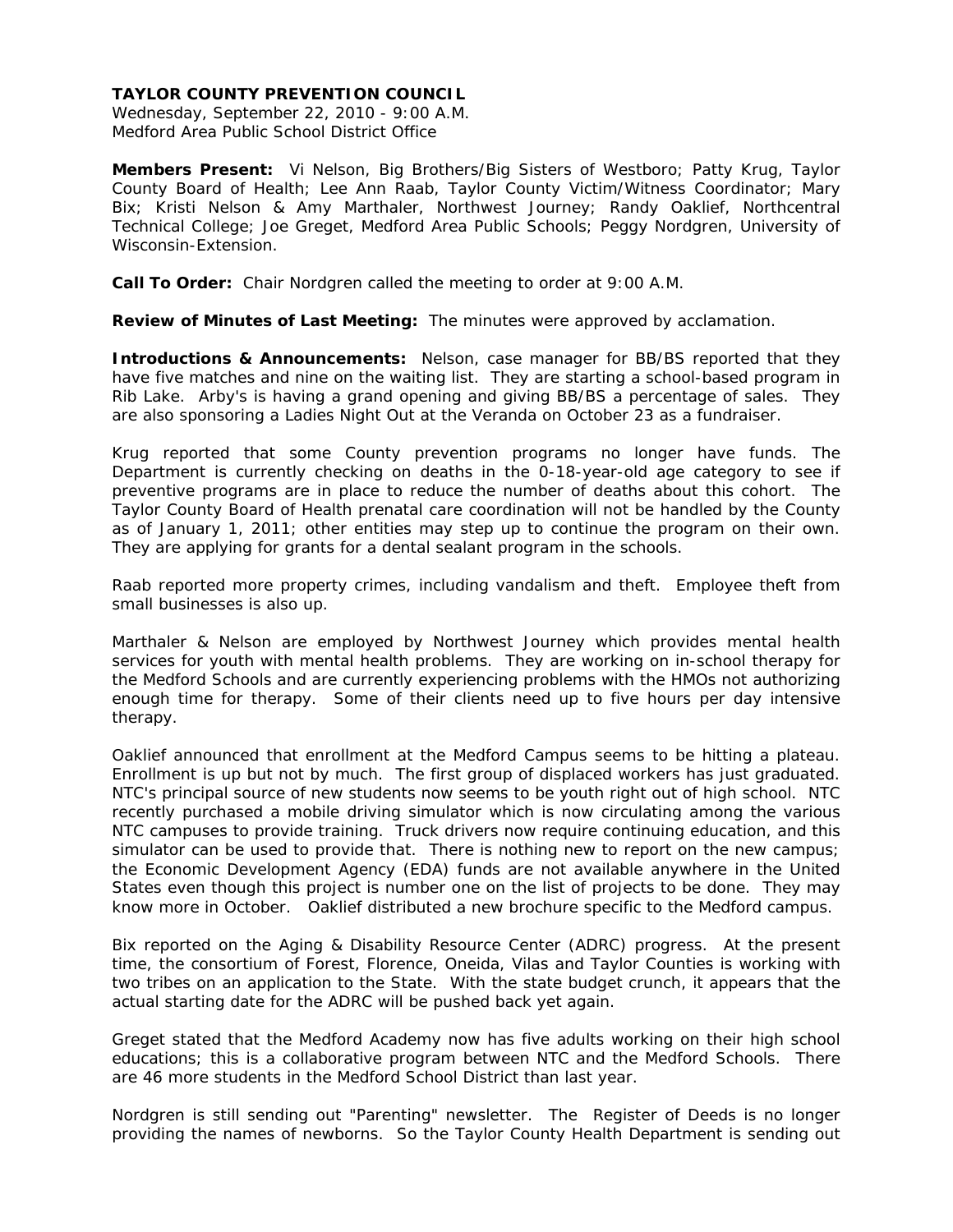the first newsletter; if couples want to receive additional newsletters, they have to request to be put on the mailing list. Taylor County services directories are available. Nordgren continues to teach "Managing Your Money" and "Rent

Smart". A new program, "Protecting Your Retirement" is designed to assist people who are caregivers. This will be a six-part series of classes.

**Committees Reports:** Safe & Stable Families' money is rapidly being cut. Eventually it will be back to the minimum \$40,000. This means that assistance will only be available for the most needy. The Committee now meets only annually; the programs are running well with limited resources.

Early Childhood Committee will be having their first meeting soon. They have a preschool planning grant to administer and are hoping to collaborate with other pre-school programs.

The Alcohol, Tobacco, and Other Drugs Committee is non-functional at this time.

The Continuum of Care Committee (which isn't part of the Prevention Council yet) is working on bylaws, on who will be the fiscal agent of the committee, and on finding a place to have a homeless shelter.

The Coordinated Community Response to Domestic Violence is a committee that doesn't actually exist at this time.

**Round Table Discussion on Future Meetings:** A copy of the Mission statement was handed out to attendees. They were asked to review the document with the idea of updating it and possibly adding more prevention services to the goals of the Council.

**Any Other Business:** There was no other business discussed.

**Confirm Next Meeting Date:** The next meeting of the Taylor County Prevention Council will be Wednesday, December 1, 2010 at 9:00 A.M. at same location.

**Adjournment:** With no further business, the meeting was adjourned at 10:28 AM.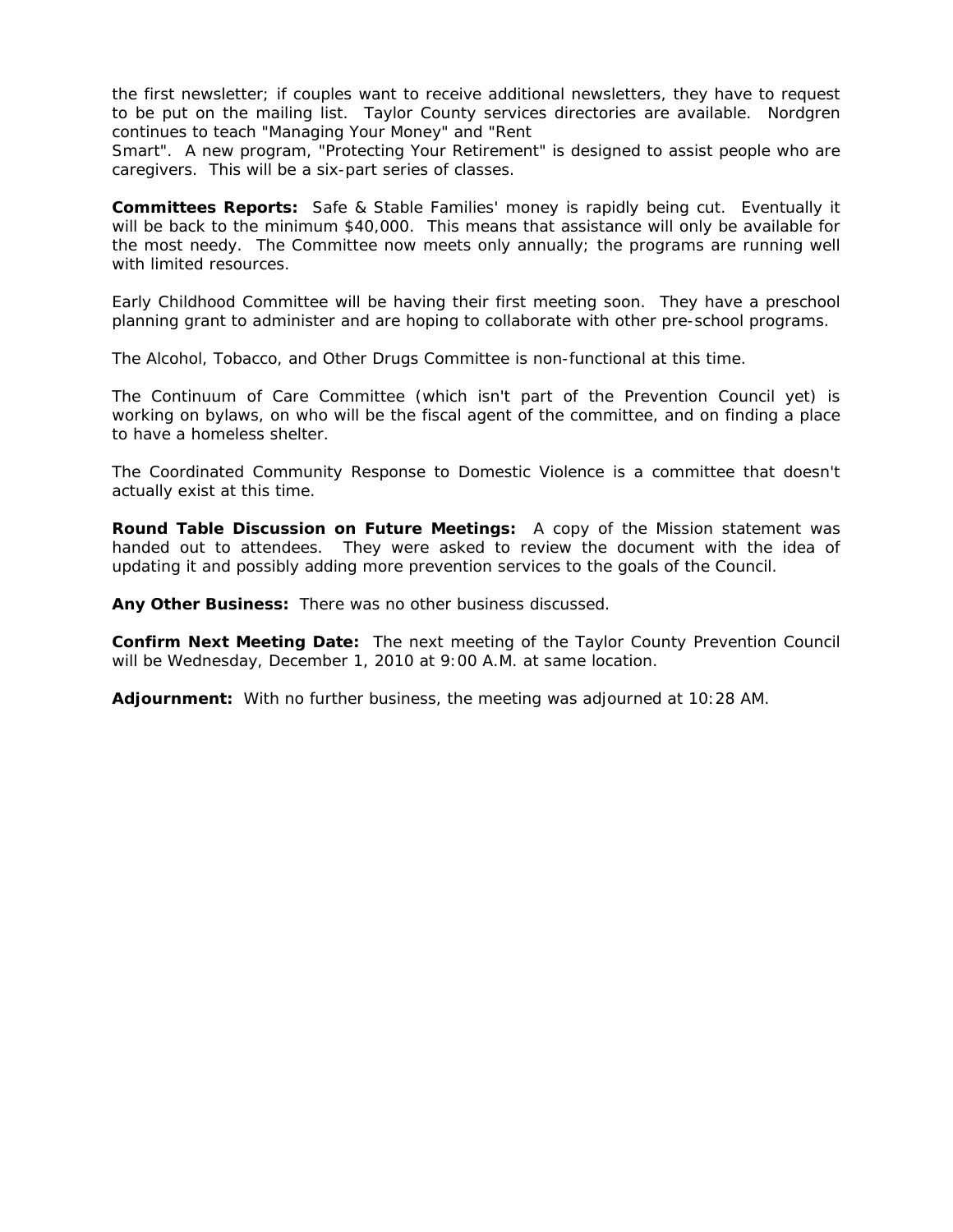Wednesday, July 28, 2010 - 9:00 A.M. Medford Area Public School District Office

**Members Present:** Randy Oaklief, Northcentral Technical College; Mary K. Bix; Kelly Schultz, Counseling Connection; Joseph Greget, Medford School District; Jean Nuernberger, Taylor County Circuit Court; Patty Krug, Taylor County Health Department; Marge Retzlaff, Family Planning Health Service; Linda Heinkel, Parent Resource Center; Kris Porter, Stepping Stones; Peggy Nordgren, UW-Extension; Kim Christofoli & Jan Ostir, Indianhead Community Action Agency.

**Call Meeting to Order:** Chair Nordgren called the meeting to order at 9:10 AM.

**Introductions & Announcements:** Bix updated the Council on progress with the Aging & Disability Resource Center. The Ad Hoc Committee has settled on recommending that Taylor County join the five-county planning consortium comprised of Forest, Florence, Oneida, Vilas, and Taylor Counties. The Committee will also be recommending that the new center be at the Multipurpose Building.

Oaklief reported that: 1) Everything that needs to be done between Taylor County and NTC to expand NTC's presence in Medford has been done. An Economic Development Assistance (EDA) grant is needed in order to start the actual building project. It now looks like nothing will happen until fall of 2012. 2) WAT (Workforce Advance Training) grants are now available at 100% grant instead of 75% grant/25% company-pay. Several of the major firms in Taylor County already have taken advantage of these grants. 3) NTC plans to have a logistics and supply chain program established in Medford, but that will not happen until the new building is ready. 4) Medford is currently ahead of last year's enrollment figures, but Oaklief feels they have reached a plateau at this point.

Greget told the Council that computer training is now done in the elementary school with training on iPads being the "in" thing. He also announced that the Adult Diploma Academy is starting September  $7<sup>th</sup>$ . It has two possible tracks: The GEDO 2 which is a traditional approach to getting a high school diploma and the Competency-Based Diploma which takes into account life experiences as well as class work. These programs are designed to allow older students to get a high school diploma. These classes are offered at no cost. The Medford School District will try to work with NTC since NTC already grants over seventy GED Diplomas annually.

There are lots of legal changes in mental health and AODA counseling recently; Schultz can now work with children in these areas. He is working more with younger kids, families, and couples. Therapy is often viewed as a luxury and not a necessity, especially with insurance issues frequently limiting coverage.

Divorces with minor children involved are up dramatically, according to Nuernberger. Last year at this time there were fifteen such cases; so far this year, there are 32. She also feels that a lack of supervision during the summer months is contributing to the increase in criminal damage to property by juveniles. Most of these children are in the 10-12 year old range and are new to the system.

Rezlaff reported that tele-medicine, where the patient is at one location and the nurse practitioner is at another location, is on the rise. Because of the loss of regular employment and insurance, many more men are now eligible for the family planning waiver. She also reported on an increase in sexually transmitted diseases. Teen pregnancies are also on the increase, but the age at which the pregnancies occur is staying the same.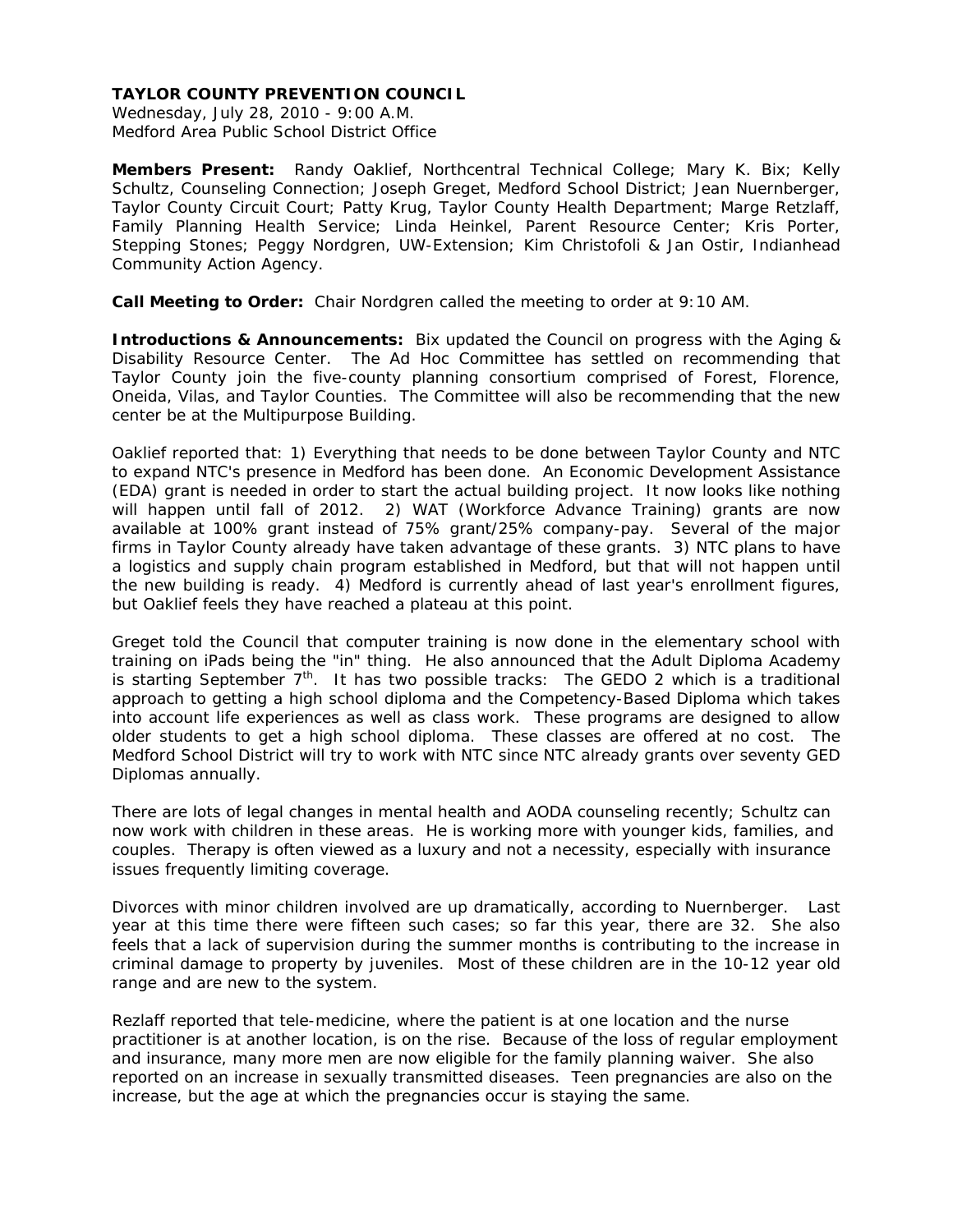Krug reported: 1) She is working on the Healthy People in Taylor County project. 2) The Health Department is also developing list of low-cost or no-cost physical activities in Taylor County. 3) One of their student interns is working with local restaurants to develop healthy meals on their menus. Eleven restaurants are participating so far. 4) They are also working with schools to ensure that sixteen minutes of physical activity per day are made available to students. 5) WIC (Women, Infants, Children) participants are increasing. 6) The Maternal Child Care Initiative is being changed by the government to be a more community-based programs rather than direct patient contact. This means there is less money for prevention. Various health departments throughout the state are working to change the emphasis back to direct care.

Heinkel has two paternity workshops ending soon. The Family Home Visitor program is increasing in size, and the children's safe exchange program is also going well.

Nordgren distributed several handouts on programs she is currently promoting.

**Review Minutes of Last Meeting:** There were no corrections to the minutes.

**Committee Reports:** There were no committee reports at this meeting.

**Update on Continuum of Care:** Christofoli announced a point-in-time search for the homeless in Taylor County from 4 PM today (7/28) until 8 AM tomorrow. She knows for certain that we have five homeless people; there may be more. They are working on a homeless shelter for Taylor County, but at this time it is unknown how large it will be or where it will be.

**Confirm Next Meeting Date:** The next meeting of the Taylor County Prevention Council will be Wednesday, September 22, 2010 at 9:00 AM. It will also be held at the Medford Area Public School District Office.

**Adjournment:** With no further business, the meeting was adjourned at 10:48 AM.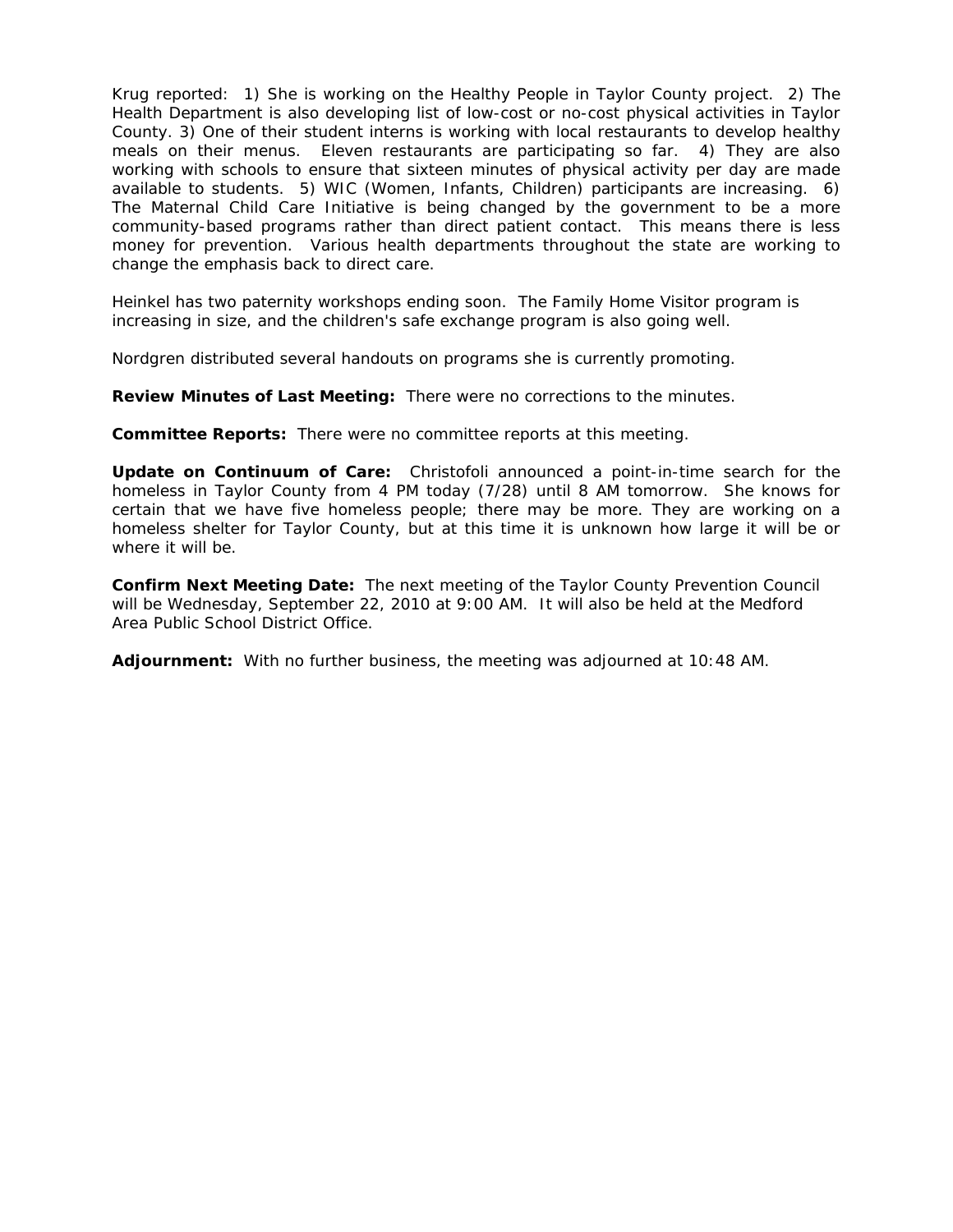Wednesday, May 26, 2010 - 9:00 A.M. Medford Area Public School District Office

**Members Present:** Peggy Nordgren, UW-Extension; Sharon Ludwig, Stepping Stones; Kathy Danen, CEP. Beth van der Berg, Big Brothers/Big Sisters; Sue Courtney, Memorial Health Center; Jean Nuernberger, Circuit Court; Diane Niggemann, Commission on Aging; Katie Antoniewicz, ICAA Head Start; Kim Christofoli & Janice Ostir, ICAA Community Action Agency; Bob Whetstone, United Way; Kristi Nelson & Pat Lacy, Northwest Journey; Joe Greget, Medford Public Schools; Mary Bix.

**Call Meeting to Order:** Chair Nordgren called the meeting to order at 9:02 AM.

**Introductions & Announcements:** Bix reported that the Ad Hoc ADRC Committee is currently considering three options for implementing an ADRC in Taylor County: 1) Joining a new group consisting of Vilas, Oneida, Forest, and possibly Florence, Counties in developing a new ADRC; 2) Joining Clark, Buffalo, and Pepin Counties in an existing ADRC; and 3) Joining Chippewa County in an existing ADRC. Other alternatives may be developed.

Ludwig reported that more people are coming into Stepping Stones for assistance. They have a grant through ICAA that is helping them with some of their programs. Articles on domestic abuse and sexual assault will be appearing in the local newspaper soon.

Danen stated that the Job Center is very busy. Taylor County is number two in the state for unemployment at this time. They have developed the "ABCs of Unemployment" with ICAA to help people look for employment. Danen also reported that some firms are now starting to hire.

Van der Berg is working on an awareness campaign for Big Brothers/Big Sisters. They are starting a school-age program in Rib Lake with high school kids mentoring elementary school kids. There was a similar program in the past, but they are restarting it for fall as a full program in partnership with the school.

Courtney reported on Acute Care for the Elderly (ACE), a program being implemented at Memorial Health Center. They are also working on the continuum of care program.

Nuernberger announced that divorce filings with minor children involved are rapidly increasing. Overall divorce filings are relatively stable. There are many problems with kids not realizing where to draw the line at sharing.

Niggemann has a dementia specialist giving a presentation on Alzheimer's on June 18. A six-week program called Powerful Tools for Caregivers is starting September 2. Self-Management of Chronic Disease starts June 9. A Falls Prevention program is slated for September 10.

Antoniewicz reports that Head Start is winding down for the summer. They expect to have only one session each in Medford and Rib Lake. This will be less than this year when they had double sessions in both locations.

Christofoli said that 35 new households have now run out of unemployment benefits. She has Emergency Services Grant money and some funds for transportation and rent. Their Re-Housing funds which were supposed to last two years will run out in eighteen months.

Ostir works with providing rent and utility bill help. They are noticing lots of disconnect notices. RS Stimulus funds can be used for medical (prescriptions, glasses, dentures) and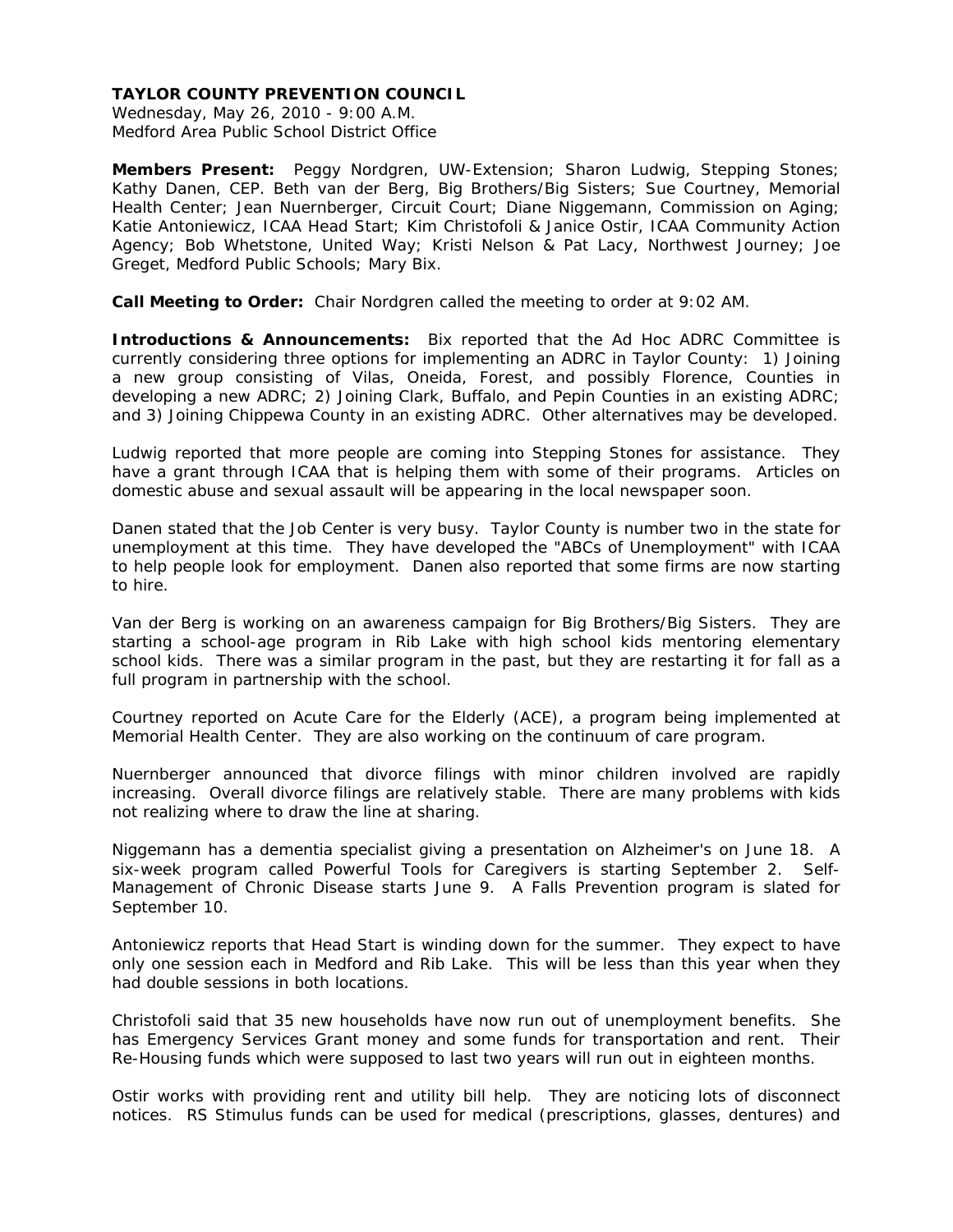educational (computer classes, books, and the like) needs. People at 185% or less of the federal poverty guidelines are eligible. Funds must be spent by August 15.

Greget reported that at a recent School Board Meeting, it was voted to provide mental health services in the schools. Early childhood standards training is being done in June. Adults are now being offered a GED-II, which is basically a traditional high school diploma. They are also offering this program to jail inmates.

Nelson and Lacy reported that emotional, psychological, and behavioral issues preclude some kids from attending school. In the past those kids had to go to Wausau or Marshfield for services. They are now able to offer day treatment and other services to these children in Medford.

Nordgren is teaching two-day "Rent Smart" classes on August 23 and 30, September 28 and October 5, and on November 30 and December 7. She is also providing "Managing Your Money" classes, a three-day class on July 13, 20 and 27 in the afternoon and also in the evening; September 13, 20 and 27, also in the afternoon and evening; and November 1, 8, and 15, afternoon and evening.

Niggemann has \$25 vouchers for the farmer market on a first-come, first-served basis.

**Committee Reports:** Due to time constraints, committee reports were not given.

**Update on Homeless Shelter (Continuum of Care Committee):** Christofoli reported that the Committee has developed a mission statement and is working on bylaws and the submission of an application for  $501(c)(3)$  status. They will be having spots on the radio covering "Homelessness Awareness". People staying at the shelter will have to participate in various programs designed to help them in the community. The next Committee meeting will be at the Medford Public Library on June 23 at 3 PM.

**Update on Mental Health Issues:** Developing awareness of depression is a major concern at this time. National Depression Day is October XXX.

**Confirm Next Meeting:** The next meeting of the Taylor County Prevention Council will be Wednesday, July 28, 2010, at the Medford Area Public School District Office, beginning at 9 AM.

**Adjournment:** The meeting was adjourned at 10:56 AM.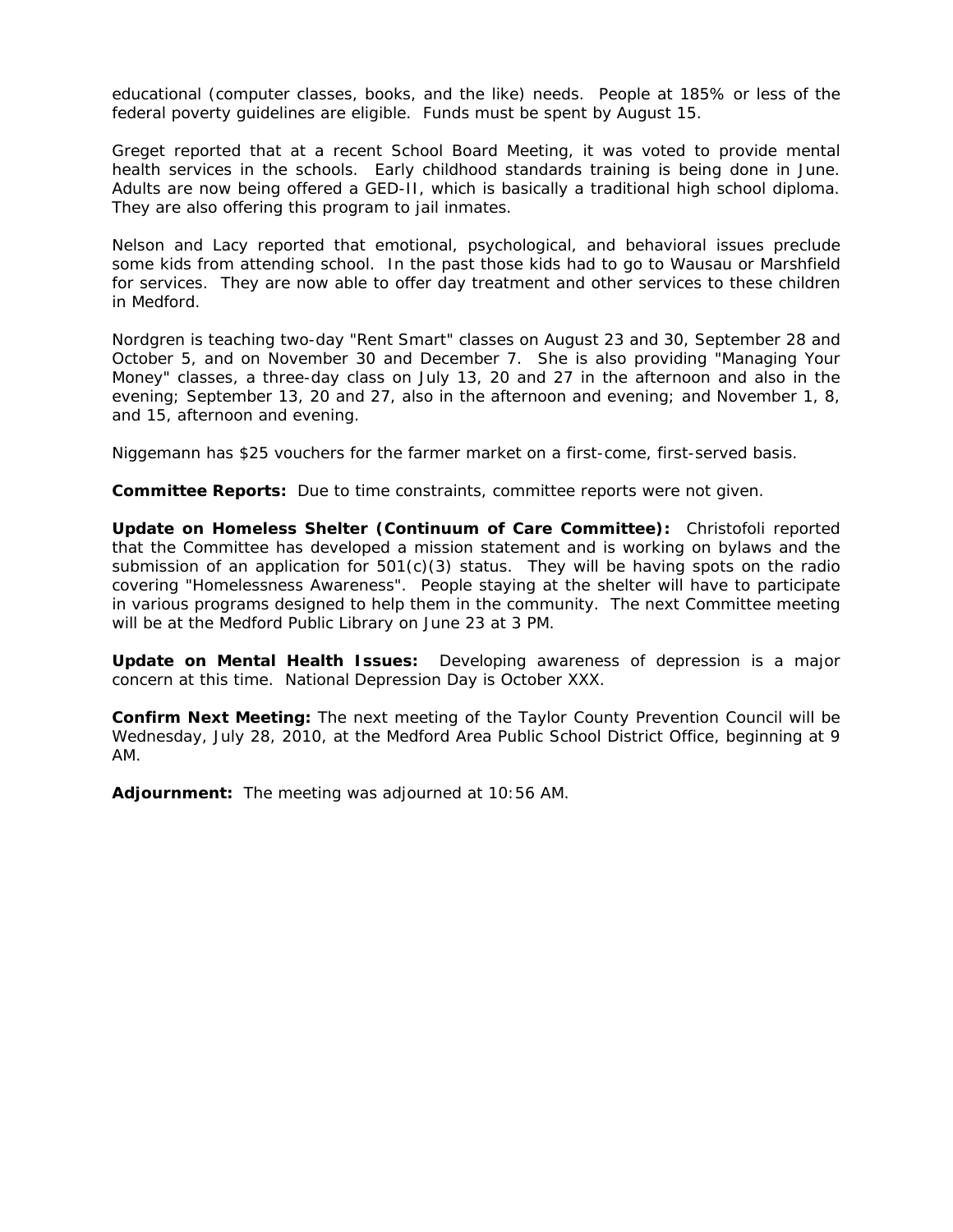Wednesday, March 24, 2010 Medford Area Public School District Office  $9:00 - 11:00$  am

**Members Present:** Peggy Nordgren, UW-Extension; Jen Meyer, Taylor County Human Services; Teri Rostberg, Hope Hospice; Kelly Schultz, Counseling Connection; Linda Israel, North Central Counseling, Pat Lacy, Northwest Journey-Wausau; Amy Marthaler, Northwest Journey-Wausau; Katie Antoniewicz, Head Start; Janice Ostir, ICCA; Kim Christofoli-Helland, ICCA; Sue Courtney, Memorial Health Center; Jean Nuernberger, Circuit Court; Michele Armbrust, Taylor County Health Department; Kathy Danen, CEP; Kris Porter, Stepping Stones; George Southworth, Medford School Board; Doreen Eldred, Memorial Health Center-Clinics-Medford.

**Call Meeting to Order:** Chair Nordgren called the meeting to order at 9:05 AM.

**Introductions –** Introductions were made.

**Update on homeless shelter/Continuum of Care committee** – Christofoli gave a brief statement about the need for a Continuum of Care committee before grants could be obtained for a homeless shelter. Next meeting will be at the Medford Library on March 31.

**Mental Health Issues – Part 2** – Kelly Schultz from Counseling Connection works mainly with families and younger children in family therapy and with AODA issues. His concerns included fragmentation of agencies, providers needing to talk to each other, children's services by psychiatrist are hard to find. Paying for services is also an access problem because of lack of insurance to pay for services or long waiting periods for appointments at Human Services.

Some prevention is going on in the county: programs on healthy relationships at the alternative school, anger management in elementary school. Better to treat when young to prevent future problems. However, there is loss of instruction time when they are taken out of school.

Suggestions: respectful communication skills, parenting skills, inservice for professionals on signs of mental health behavior, groups for support – AODA groups, grief support, other behavior groups, reorganizing a mobile crisis team to be on call when needed.

Suggestion was made to raise awareness through the media. Some articles have already been published in the paper on depression. Suggest child abuse, alcohol and drugs, suicide, sexual assault.

**Next meeting is May 26, 2010. Next meeting will include sub-committee reports and follow-up to the discussions on mental health issues.** 

**Adjournment:** With no further business, the meeting was adjourned at 10:47 AM.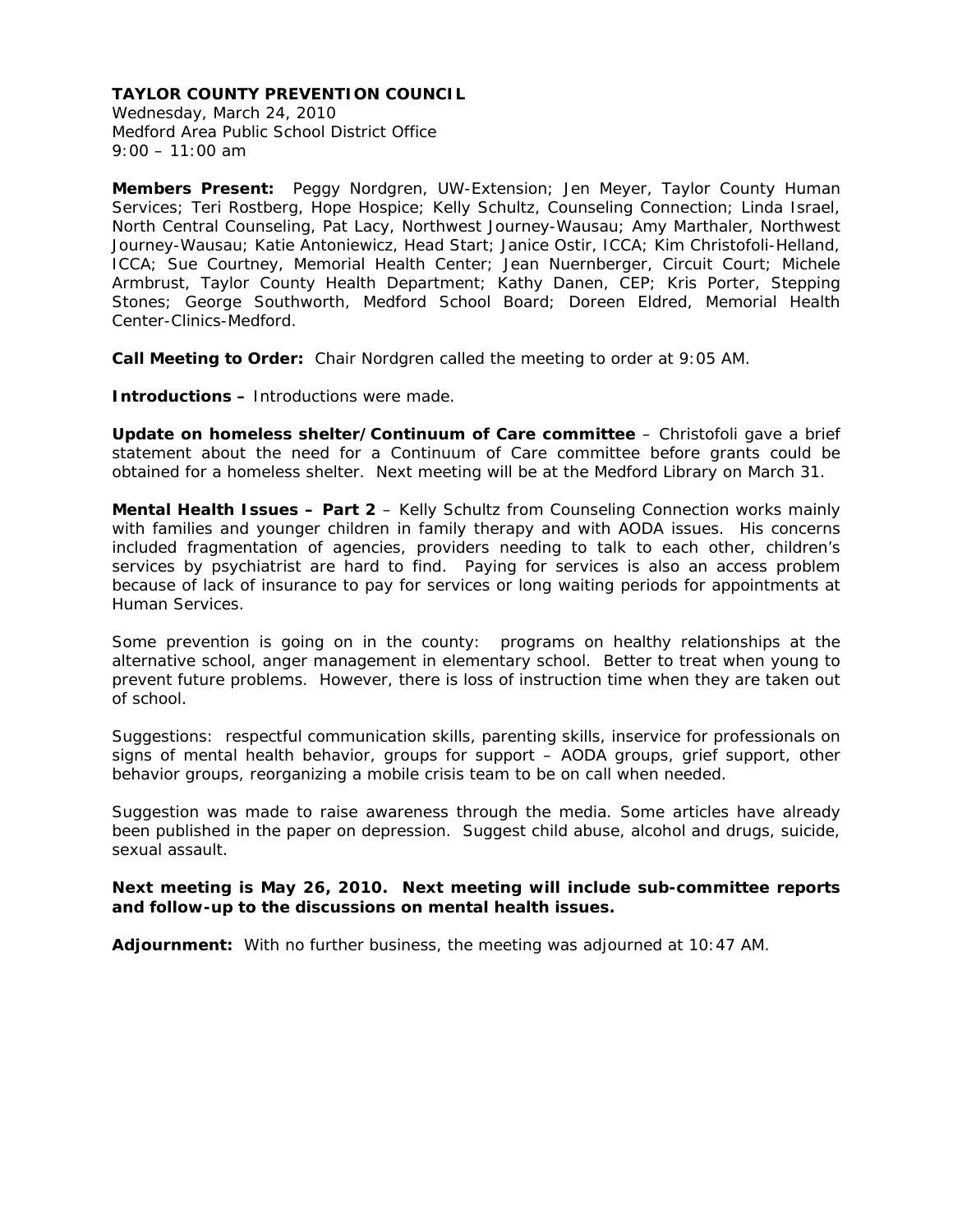Wednesday, January 27, 2010 - 9:00 A.M. Medford Area Public School District Office

**Members Present:** Randy Oaklief, Northcentral Technical College; Teri Rostberg, Hope Hospice; Beth Van der Berg, Big Brothers/Big Sisters; Amy Marthaler & Pat Lacy, Northwest Counseling & Guidance; Linda Heinkel, Parent Resource Center; George Southworth, Taylor County Board and Medford Area School District Board; Robert Whetstone, United Way; Kelly Jensen, Sand Box; LeeAnn Raab, Victim/Witness Coordinator; Marge Retzlaff & Rebecca Gilbertson, FPHS; Patty Krug, Taylor County Health Department; Jan Ostir & Kim Christofoli, ICAA; Katie Antoniewicz, Head Start; Kris Porter, Stepping Stones; Joseph Greget, Medford Area Schools; Jean Nuernberger, Taylor County Circuit Court; Peggy Nordgren, UW - Extension; Karen Jacobson, Taylor County Human Services - AODA; Linda Israel, North Central Counseling; Lisa Kegler, Marriage & Family Health Services; Doreen Eldred, Memorial Health Center; Mary K. Bix, Taylor County Board.

**Members Absent:** Kelly Schultz, an invited panel member, was unable to attend.

**Call Meeting to Order:** Peggy Nordgren called the meeting to order at 9 AM. Brief introductions followed.

#### **Roundtable Discussion on Mental Health Issues in Taylor County:**

 Eldred: Ms. Eldred is a clinical social worker who provides psychotherapy for individuals aged 13 and above. She treats primarily depression, anxiety, and other mental disorders by referral. Our community is "practitioner poor" in that we only have the services of one psychiatrist for part of the month and one psychologist who is also working at the Stanley Prison. The community is definitely underserved, especially the children. She feels that aging issues will become more and more problematic in the near future. There is a stigma for those seeking counseling, and she feels the field should be called "behavior health" rather than "mental health". The economy is worsening the entire mental health situation in the county. We need to coordinate our mental health services better as well. Our strengths are our excellent professionals, our excellent facilities and organizations, our supporting organizations (Parent Resource Center, Hope Hospice, Human Services, and the like) and our rural values and caring people.

 Israel: Ms. Israel is a licensed clinical social worker who is in private practice. She works with Joe Roe who is the only PhD. psychologist in town, but he does not accept new clients. Another associate in their firm, Cheryl Christoffersen, works with children but is cutting back because of the court involvement. Ms. Israel likes working with teenagers, not children, and does some work with the elderly. Memory problems with some elderly clients limit the work that can be done. A lot is accomplished with caregivers who have to cope with working with the elderly. There are many problems with getting reimbursement, especially with some of the BadgerCare programs. The new BadgerCare Core plan covers only psychiatrists even if the necessary therapy is best done by a clinical social worker or therapist. Lots of people are falling through the cracks because of this. Possibly the formation of groups would be a partial solution so that people do not feel they are alone. She feels the school system is a major strength in the community, and the local doctors are very good with handling medications.

 Jacobson: Ms. Jacobson works with clients who have alcohol and drug abuse problems, and she does her work through the Taylor County Human Services Department. Taylor County also has many problems with suicide. The 65-72 age group has the highest number of suicides, and the stigma against seeking mental health therapy is the greatest among this group. The largest number of attempted suicides is in the under age 24 group. Taylor County has 16.2 suicides per 100,000 people; the national average is 11.1. The biggest problems seem to be depression, anxiety, loss of hope, family discord, and substance